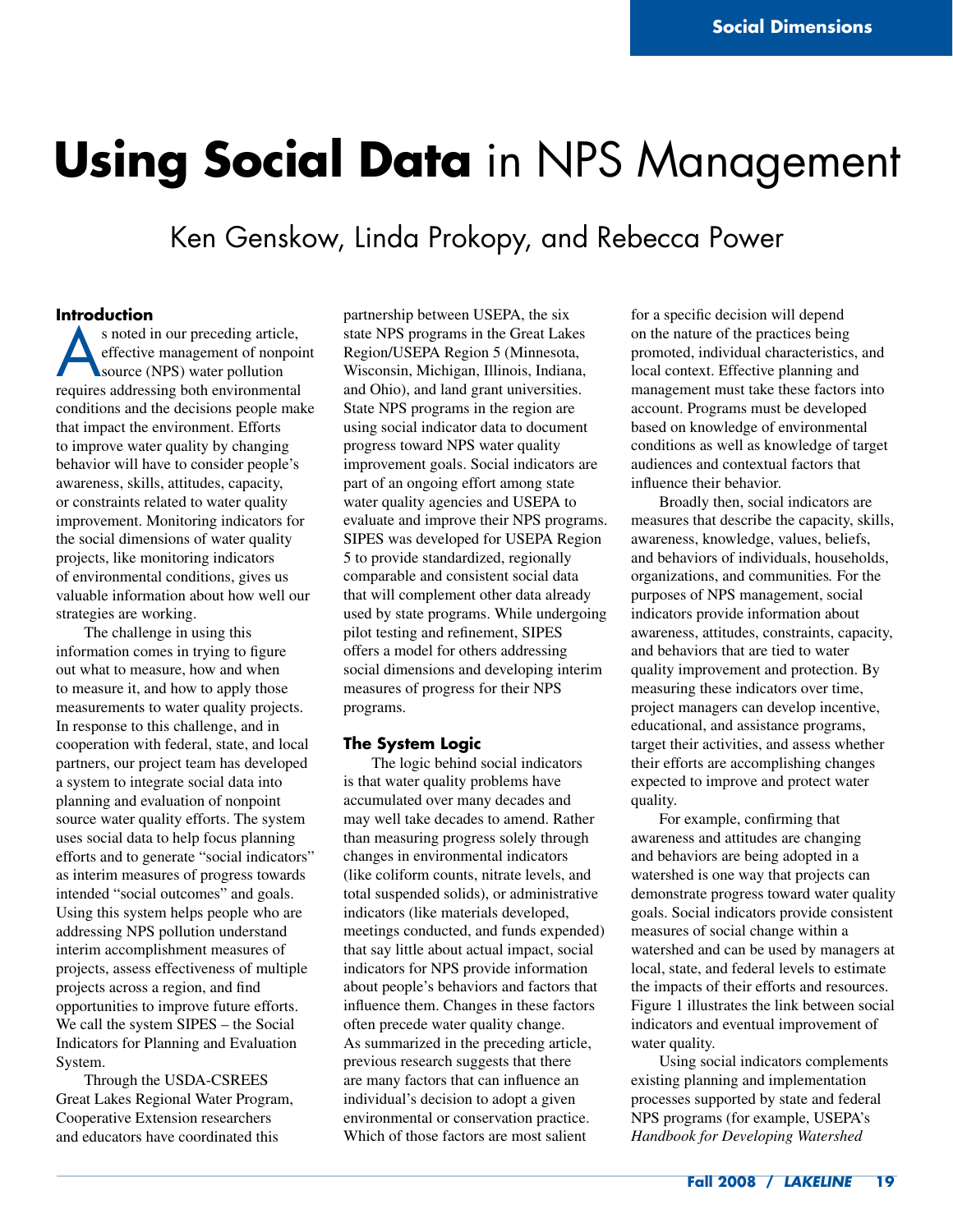

*Figure 1: Conceptual model of social indicators and water quality.*

*Plans).* Primary users are NPS projects funded through grants from state NPS programs. With SIPES, we intend for state NPS programs to consult with individual projects to determine the expectations for each project using the system. A project's goals and target audience will influence the social indicator collection process and methods. The system is designed to produce consistent information while being flexible for local needs.

### **System Components**

In order to be useful and accessible to project staff, and relevant for project planning, implementation, and evaluation, we developed SIPES to include several key components.

*A manageable set of indicators that can be measured at multiple points in time.*  The social indicators developed for SIPES are numeric measures derived from responses to questionnaires completed by target audiences and project staff. A list of "core" social indicators, along with specific project goals and intended outcomes for each type of indicator, are included in Table 1. This core set was selected to provide a manageable number of indicators that address important components of the behavior change process. These indicators will help project staff focus and evaluate their efforts toward several important intended outcomes: (1) increased awareness of relevant technical issues and/or recommended practices in critical areas; (2) changed attitudes to facilitate desired behavior change in critical areas; (3) reduced constraints to behavior change; (4) increased capacity to leverage resources in critical areas; (5) increased capacity to support appropriate practices in critical areas; and (6) increased

**Table 1***.* Goals, Intended Outcomes, and Core Social Indicators for NPS Management.

#### **GOAL: INCREASED TARGET AUDIENCE AWARENESS**

**Awareness Outcome 1**: Increase awareness of relevant technical issues and/or recommended practices of the target audience in critical areas

Indicator 1: Awareness of consequences of pollutants to water quality Indicator 2: Awareness of pollutant types impairing water quality Indicator 3: Awareness of pollutant sources impairing water quality Indicator 4: Awareness of appropriate practices to improve water quality

#### **GOAL: CHANGE TARGET AUDIENCE ATTITUDES**

**Attitudes Outcome 1:** Change attitudes to facilitate desired behavior change in critical areas

Indicator 1: General water-quality-related attitudes Indicator 2: Willingness to take action to improve water quality

#### **GOAL: REDUCE TARGET AUDIENCE CONSTRAINTS**

**Outcome 1:** Reduce constraints to behavior change

Indicator 1: Constraints to behavior change

#### **GOAL: INCREASE ORGANIZATIONAL CAPACITY**

**Capacity Outcome 1**: Increase capacity to leverage resources in critical areas

Indicator 1: Resources leveraged by grant recipient in the watershed as a result of project funding (including cash and in-kind resources)

**Capacity Outcome 2**: Increase capacity to support appropriate practices in critical areas

Indicator 2: Funding available to support NPS practices in critical areas Indicator 3: Technical support available for NPS practices in critical areas Indicator 4: Ability to monitor practices in critical areas

#### **GOAL: INCREASED TARGET AUDIENCE ADOPTION OF NPS MANAGEMENT PRACTICES**

**Behavior Outcome 1**: Increase adoption of practices to maintain or improve water quality in critical areas

Indicator 1: Percentage of critical area receiving treatment Indicator 2: Percentage of target audience implementing practices in critical areas Indicator 3: Ordinances in place that will reduce nonpoint source stressors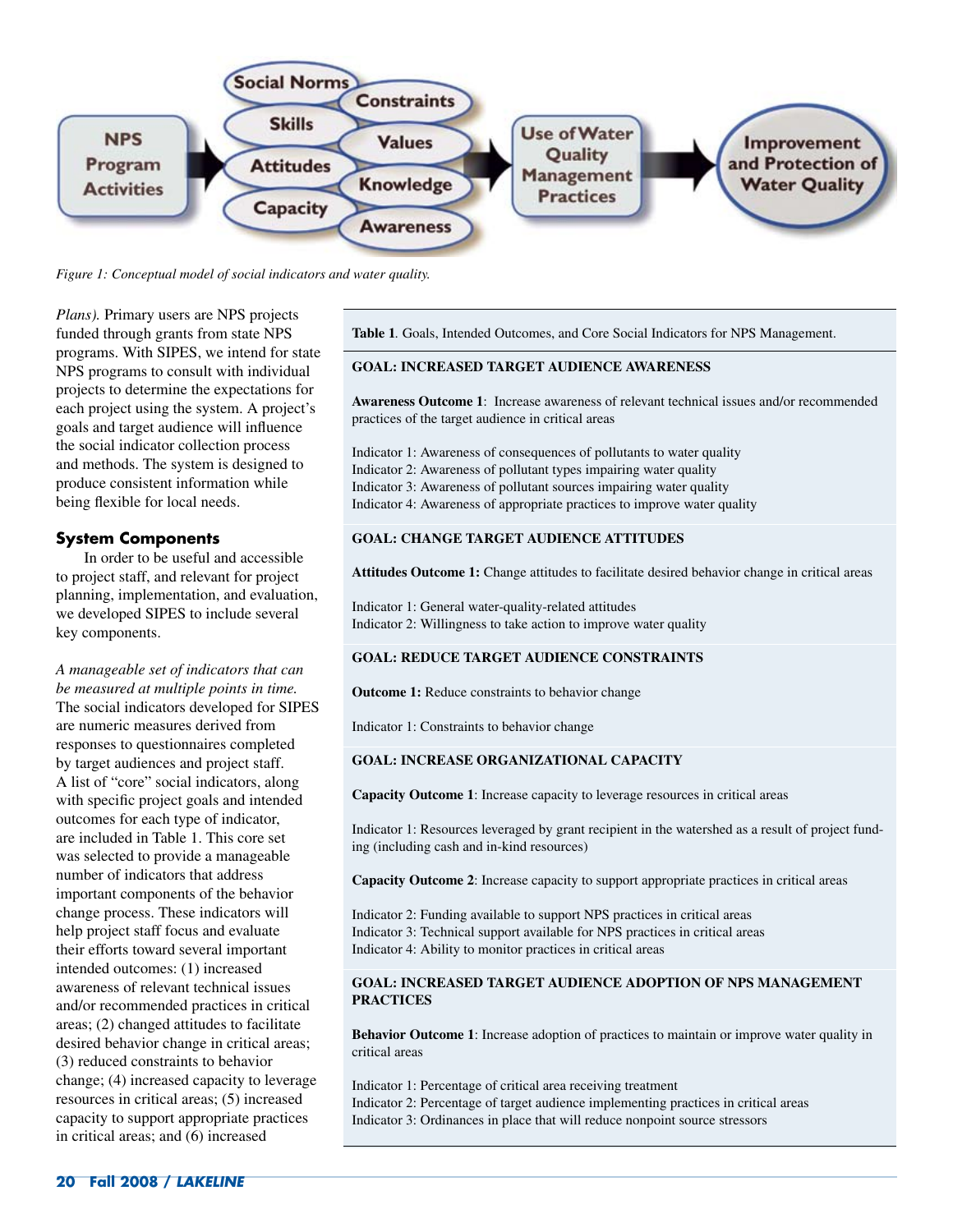adoption of practices to maintain or improve water quality in critical areas.

The set of social indicators in Table 1 is not comprehensive, and other social indicators can also provide additional useful information for planning, implementing and evaluating NPS projects.

*Effective tools and methods for collecting social data.* Among the biggest challenges in collecting information from people is determining what questions to ask and how to ask them. SIPES relies on questionnaires that can be used in surveys or interviews and provides templates that use consistent question formats to capture social indicator data while enabling project-specific customization of pollution sources, management practices, constraints, and communication channels. The questionnaires reflect principles of sound instrument design and are structured to collect information consistent with the indicators in Table 1. Projects can also add locally relevant questions.

Other tools developed with SIPES provide help for evaluating specific implementation activities (for example, landowner workshops and newsletters) and for collecting contextual information that influences project development and implementation. For example, there is a set of structured questions project staff and other key stakeholders can use to identify external factors influencing their project.

*Accessible tools for managing and analyzing social data.* Processing and using the information collected from people generally requires some sort of database and set of analytical tools. A central component of SIPES is a Web-based Social Indicators Data Management and Analysis (SIDMA) tool. SIDMA helps project coordinators organize, analyze, report, and visualize social indicators related to water quality improvements. SIDMA is accessible by project staff through an interactive Website and will eventually integrate with other existing systems already in use for tracking and reporting NPS data in the region.

SIDMA includes several helpful features (Table 2). A "survey-builder" **Table 2**. Features of the SIDMA Tool.

| <b>Survey builder</b>                         | Provides survey questions to be selected<br>and adapted for use by a watershed project     |
|-----------------------------------------------|--------------------------------------------------------------------------------------------|
| Geographic information and mapping tools      | Provides watershed boundaries and<br>population data                                       |
| Data input screens and database               | Use to input and store responses from<br>questionnaires and other social indicator<br>data |
| Data analysis tools                           | Use to generate descriptive and inferential<br>statistics from survey data                 |
| Mechanism for reporting social indicator data | Use to report required social indicator data<br>to USEPA Region 5                          |
| <b>Report writing tools</b>                   | Provides assistance for communicating<br>social indicator data                             |

allows project staff to construct preproject and post-project questionnaires using question structure and phrasing consistent with other projects across the region; the survey is generated in a format that project staff can mail or use as the basis for a telephone, in-person, or (if appropriate) e-mail survey. SIDMA also allows projects to enter survey responses directly online and provides data analysis and data export functions. The SIDMA tool, developed through the Institute for Water Research at Michigan State University, will also enable regional compilation and analysis for social indicators.

*Guidance for collecting and using indicator data.* The process of collecting and using social data is not necessarily intuitive to resource managers trained in natural sciences. In order to make this process as clear as possible, our team created a handbook with information and instructions on each component involved in using social SIPES. The instructions are organized around seven steps that begin with reviewing existing plans to be clear about environmental problems, causes of those problems, human sources contributing to the issue, and desired changes that people should make. The handbook provides details for navigating each step in the SIPES process, outlined in Figure 2.

# **Testing and Future Applications**

This effort to create a system for using social data in NPS management is currently in a three-year pilot-test phase, which will involve multiple NPS projects in each of the region's six states. (The following article on Indiana's Eagle Creek Reservoir describes one of the pilots.) Pilot projects will use detailed protocols for documenting issues related to staff capacity to use the system, level of assistance provided during implementation, costs, and other questions of interest. We hope to learn how well the system works and whether or not it can be sufficiently "free-standing" to allow projects to use it with limited additional assistance. During the testing and refinement phase, pilot projects will have access to support and technical assistance from the regional project team. Longterm support needs will be identified and documented through this pilot phase. While the system has its limitations, SIPES offers a helpful starting point for addressing some of the challenges facing NPS programs. Although access to SIDMA is only available for pilot projects in this six-state region, much of the system and its supporting components can be reproduced for other areas through development of common instruments, protocols, and reporting formats. As we continue to learn from its application for lakes and watersheds in the Upper Midwest, we hope the system sparks